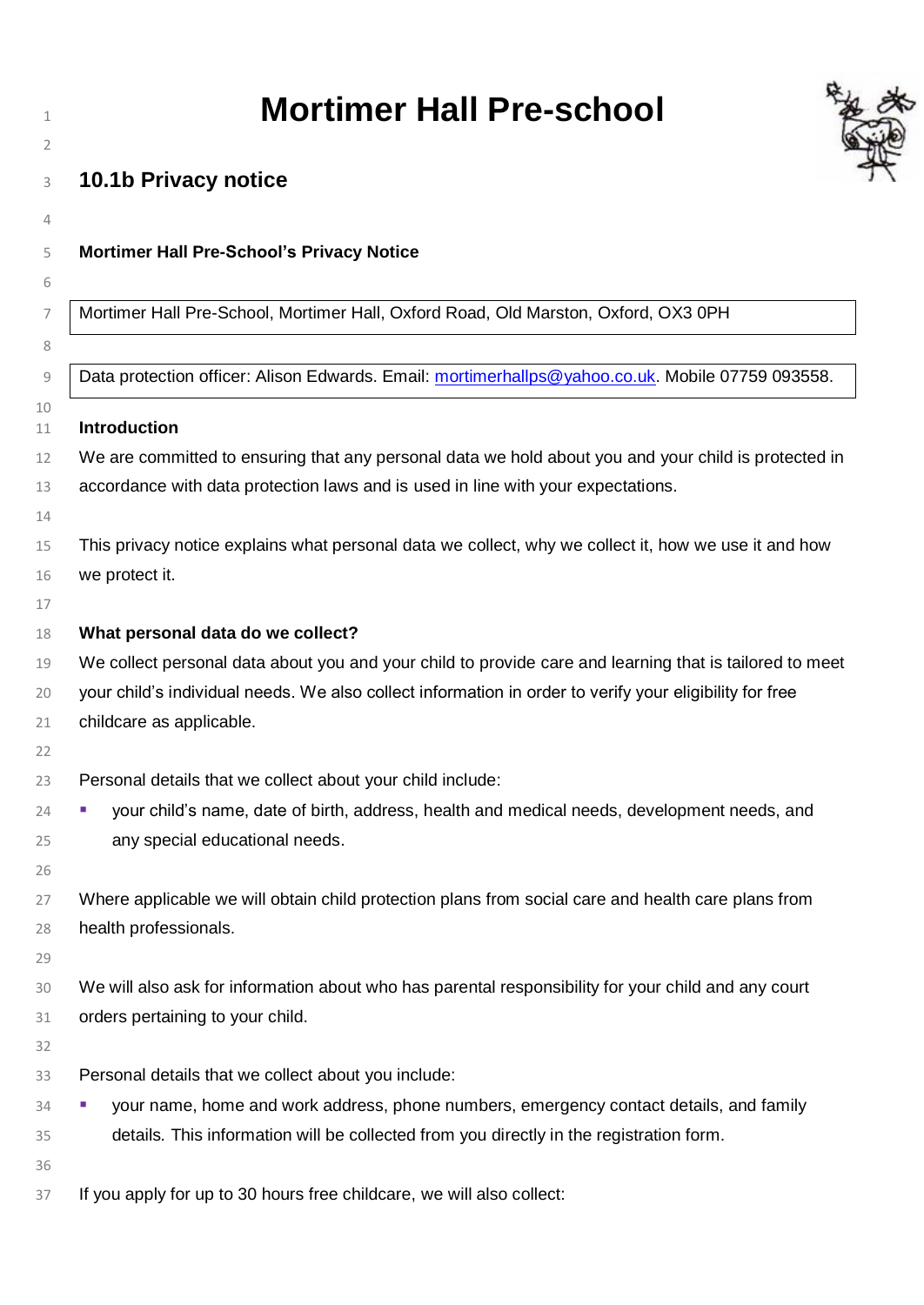- your national insurance number or unique taxpayer reference (UTR), if you're self-employed. We
- may also collect information regarding benefits and family credits that you receive.
- 

## **Why we collect this information and the legal basis for handling your data**

- We use personal data about you and your child in order to provide childcare services and fulfil the contractual arrangement you have entered into. This includes using your data to:
- **contact you in case of an emergency**
- to support your child's wellbeing and development
- to manage any special educational, health or medical needs of your child whilst at our setting
- to carry out regular assessment of your child's progress and to identify any areas of concern
- to maintain contact with you about your child's progress and respond to any questions you may have
- **■** to process your claim for up to 30 hours free childcare (only where applicable)
- **■** to keep you updated with information about our service.
- With your consent, we will also record your child's activities for their individual learning record. This may include photographs and videos. You will have the opportunity to withdraw your consent at any time, for images taken by confirming so in writing.
- 

 We have a legal obligation to process safeguarding related data about your child should we have concerns about their welfare. We also have a legal obligation to transfer records and certain information about your child to the school that your child will be attending (see *Transfer of Records* policy).

## **Who we share your data with**

 In order for us to deliver childcare services we will also share your data as required with the following categories of recipients:

- Ofsted during an inspection or following a complaint about our service
- banking services to process chip and pin and/or direct debit payments
- the Local Authority (where you claim up to 30 hours free childcare as applicable)
- the government's eligibility checker (as above)
- our insurance underwriter
- the school that your child will be attending
- 

We will also share your data if:

- <sup>73</sup> we are legally required to do so, for example, by law, by a court or the Charity Commission;
- <sup>74</sup> **•** to enforce or apply the terms and conditions of your contract with us;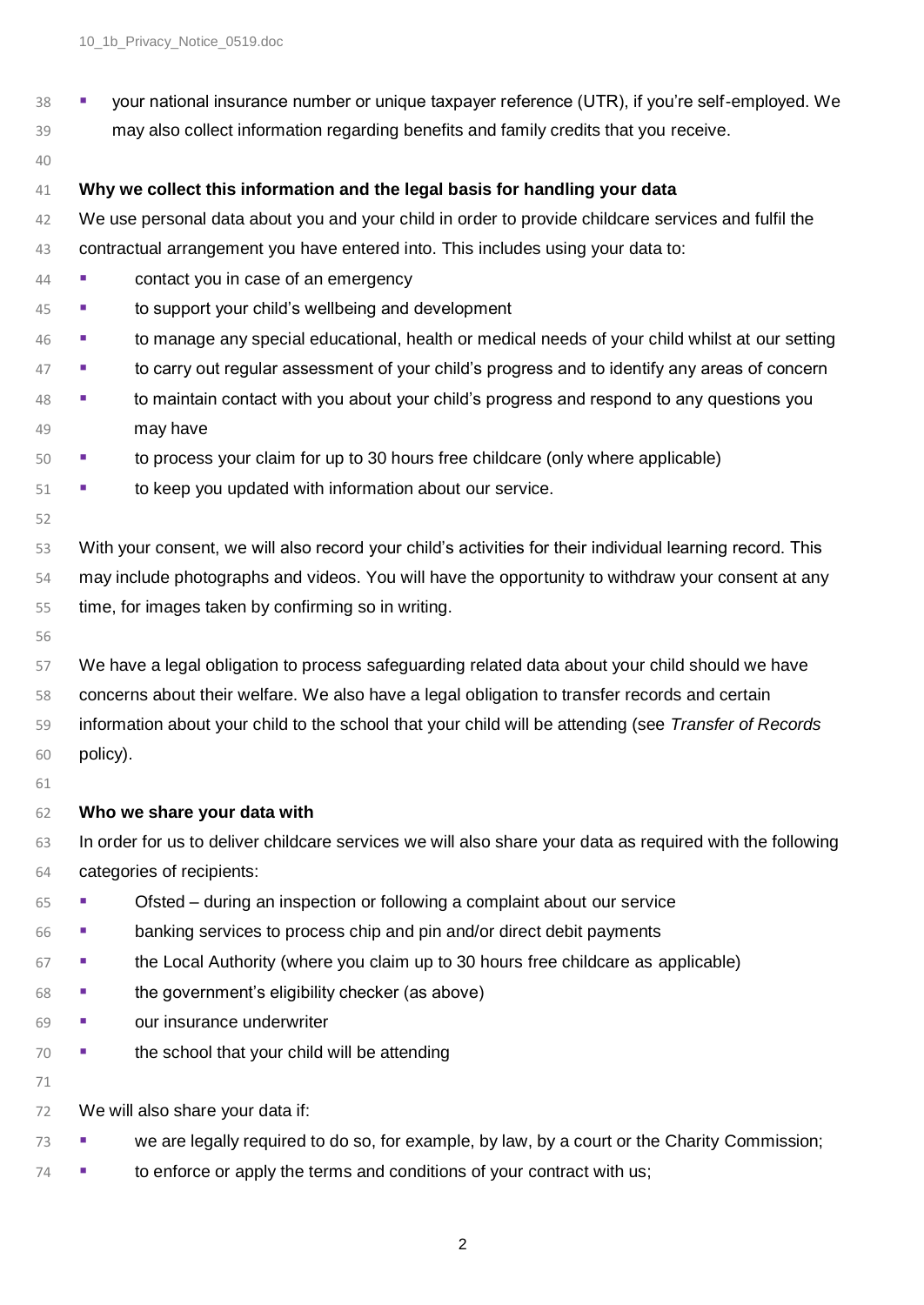▪ to protect your child and other children; for example by sharing information with social care or the police; <sup>77</sup> **■** it is necessary to protect our or others' rights, property or safety. We will never share your data with any other organisation to use for their own purposes. **How do we protect your data?** 82 We protect unauthorised access to your personal data and prevent it from being lost, accidentally 83 destroyed, misused, or disclosed by: 84 All paper records are kept in locked cupboards. Electronic copies are kept on password protected 85 computers. Back-ups are stored on the Microsoft One-Drive. USB sticks are used minimally and 86 information on them is always password protected. We take care that hard drives on old computers 87 are destroyed in a safe manner. **How long do we retain your data?** We retain your child's personal data for up to 7 years after your child no longer uses our setting, or until our next Ofsted inspection after your child leaves our setting. Medication records and accident records are kept for longer according to legal requirements. Your child's learning and development records are maintained by us and handed to the child's primary carer when the child leaves. In some instances (child protection, or other support service referrals) we are obliged to keep your data for longer if it is necessary to comply with legal requirements (see our Children's and Provider 97 Records policies). **Automated decision-making**  We use Oxford County Council's Early Years Tracking Tool for recording, tracking and analysing our learners' development data in order to help us provide the best opportunities for them. However, we 102 do not make any decisions about your child based solely on the results generated by the Tracking Tool. **Your rights with respect to your data** You have the right to: **· request access, amend or correct your/your child's personal data •** request that we delete or stop processing your/your child's personal data, for example where the data is no longer necessary for the purposes of processing; and **•** request that we transfer your, and your child's personal data to another person